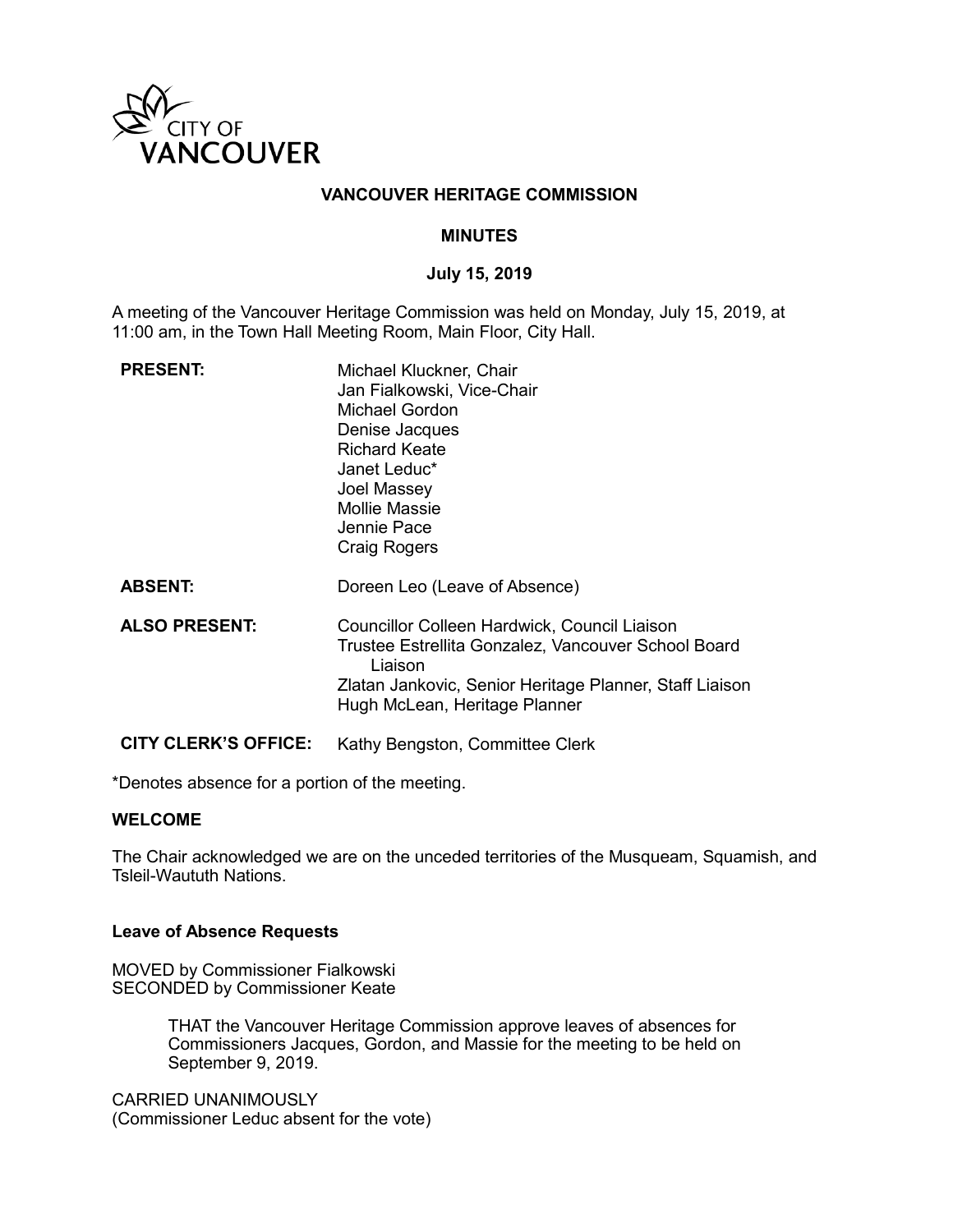# **Approval of Minutes**

The Chair provided additional detail to the June 24, 2019, minutes regarding Item 2 52-60 East Hastings Street – Wright Building, VHR "C", Pre-Application Workshop, and under the Applicant heading added Ian Campbell, MST Partnership, and Marcel Lawson Swain of the Lu'ma Housing Society.

MOVED by Commissioner Gordon SECONDED by Commissioner Massie

> THAT the Vancouver Heritage Commission approve the Minutes from the meeting of June 24, 2019, as amended.

CARRIED UNANIMOUSLY (Commissioner Leduc absent for the vote)

## **1. Business Arising from the Minutes**

None.

#### **2. 3495 – 3505 Commercial Street – Cedar Court VHC "C" (proposed), Designation DP-2019-00435**

Issues:

- Addition to the Heritage Register
- Compatibility of addition with heritage building
- Courtyard space
- Continuity of neighbourhood retail use
- Support for designation and Conservation Plan
- Applicant: MA+HG Architects Marianne Amodio, Architect Donald Luxton, Donald Luxton and Associates
- Staff: Hugh McLean, Heritage Planner; City of Vancouver Miguel Castillo, Development Planner, City of Vancouver

Staff and the applicant provided an overview of the application and responded to questions.

MOVED by Commissioner Leduc SECONDED by Commissioner Keate

#### **WHEREAS**

1. Cedar Court, built in 1910, is one of the earliest surviving buildings from the old Cedar Cottage village on Commercial Street.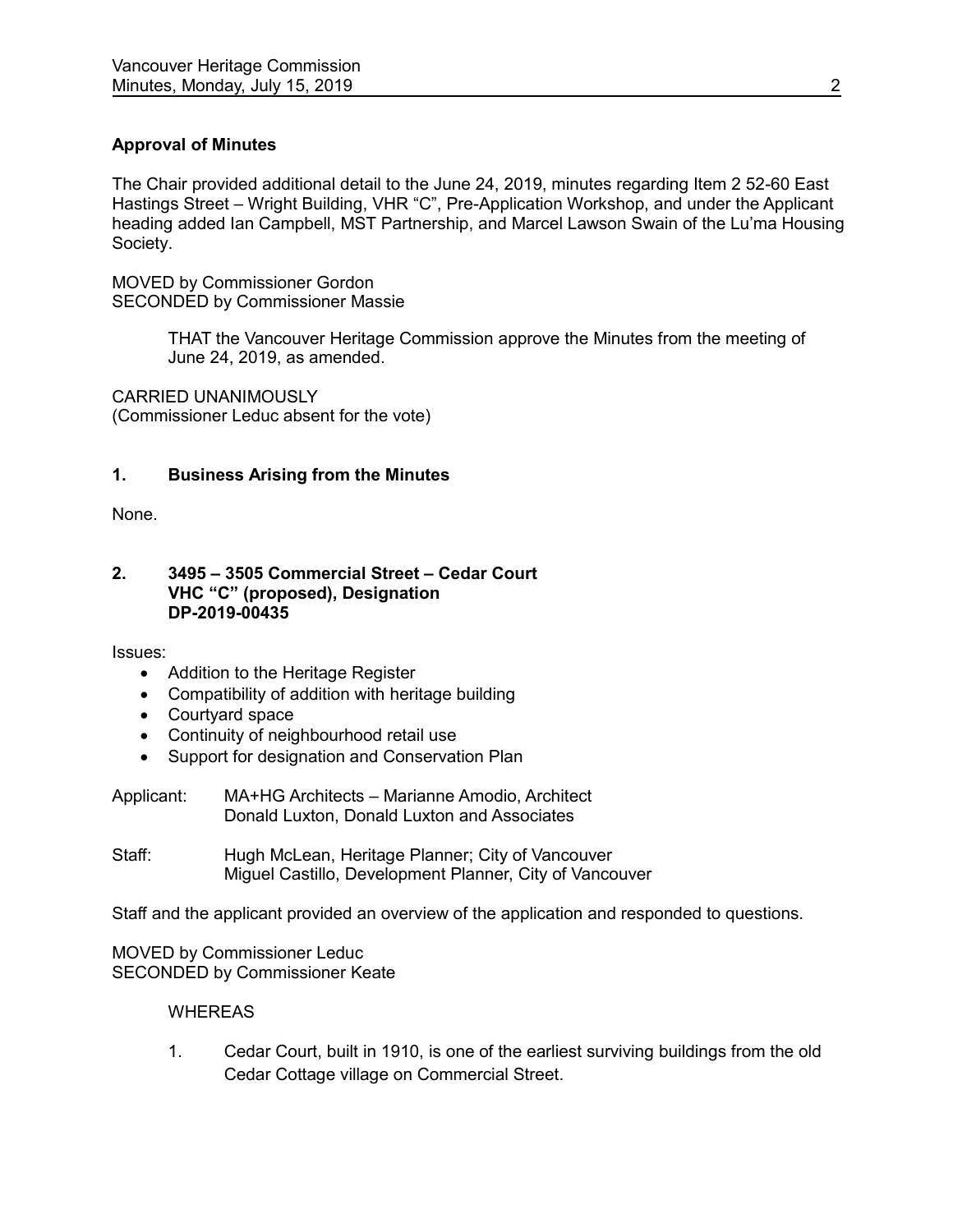- 2. The restoration of the building will help to keep alive the memory of Charles Broadhurst, a significant member of the neighbourhood and a contributor to the Canadian WWI effort.
- 3. The Cedar Cottage village is a mixed-use area with several historic buildings.
- 4. The proposal to rehabilitate the heritage building generally follows the Standards and Guidelines for the Conservation of Historic Places in Canada.
- 5. The third floor addition to the heritage building is set back adequately to reduce the visibility of it from the street.
- 6. The courtyard and infill building are thoughtfully planned to provide good accommodation that will animate the neighbourhood.
- 7. The rehabilitated storefronts will also help to reanimate the neighbourhood and provide local retail services for residents and neighbours.

# THEREFORE BE IT RESOLVED

- A. THAT the Vancouver Heritage Commission (the "Commission") supports the project as presented to the Commission on July 15, 2019, including the zoning relaxations as requested, the distinguishable and calm design of the infill building, the layout of the courtyard, and the provision of street front retail spaces, and congratulates the proponent on the design and presentation of it.
- B. THAT the Vancouver Heritage Commission supports the addition of the building to the Heritage Register in the "C" category and its designation in return for zoning relaxations.
- C. THAT the Vancouver Heritage Commission notes that the residential density of 1.80 FSR is reasonable and is not impinging on the livability of the units or impacting negatively on the surrounding properties.
- D. THAT the Vancouver Heritage Commission specifically supports the relaxations requested to the setbacks, and that may be required for the building envelope, and relaxations of the Energy Code equivalencies of the Building Code that may be necessary for the preservation and reuse of this heritage building.
- E. THAT the Vancouver Heritage Commission supports the landscape plan and the removal of the existing cluster of hazardous forest trees from the rear yard.

# CARRIED UNANIMOUSLY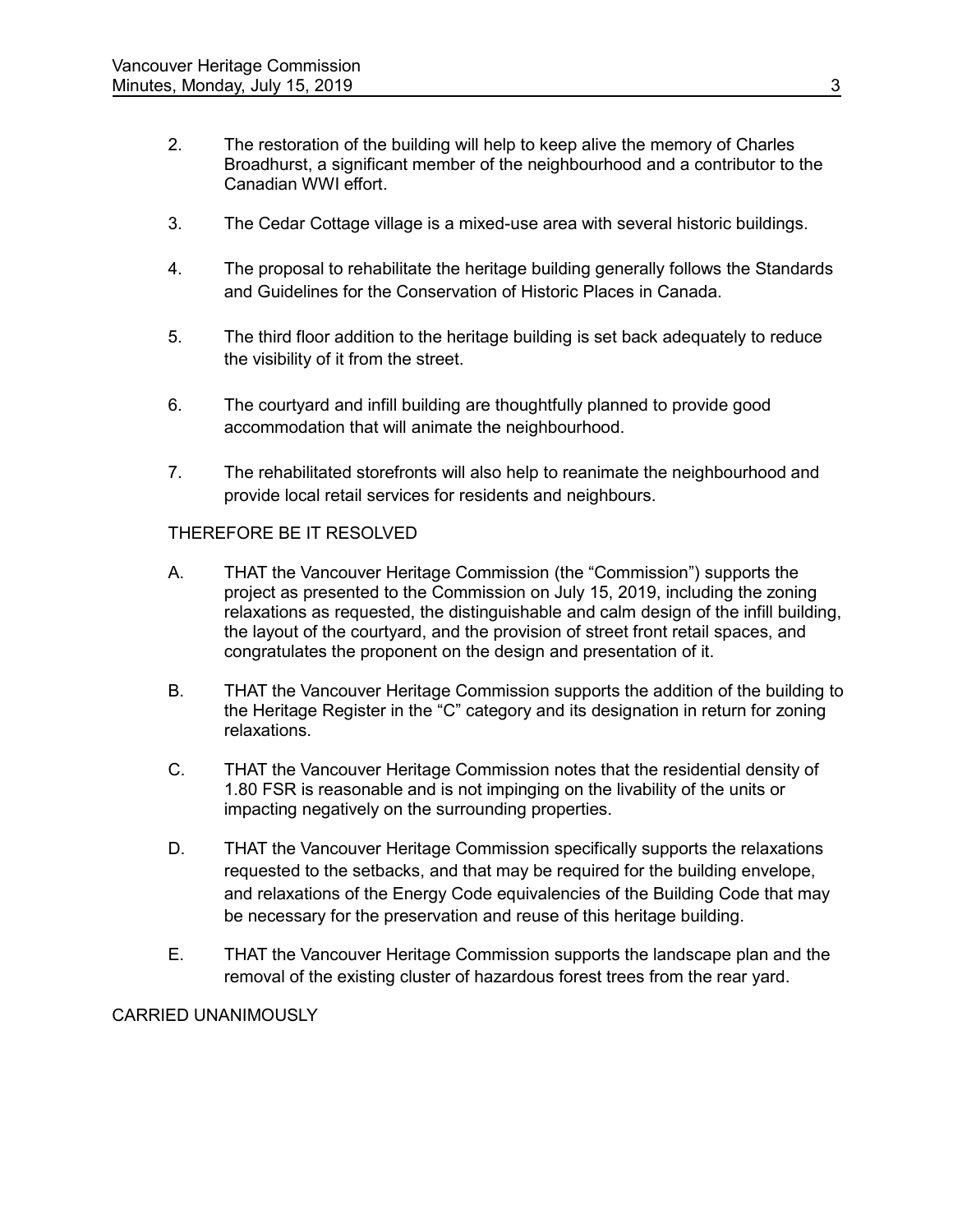### **3. 6103 West Boulevard – S.E.P. Block VHR "C" (proposed), Designation DP-2019-00404**

Issues:

- Addition to the Heritage Register
- Compatibility of addition with heritage building
- Extent of restoration work proposed
- Viability of retention of the heritage building with the proposed extent of structural and underground work (i.e. parking garage)
- Support for designation and Conservation Plan

| Applicant: | Yamamoto Architecture Inc. - Taizo Yamamoto, Architect |
|------------|--------------------------------------------------------|
|            | Donald Luxton, Donald Luxton and Associates            |

Staff: Amber Knowles, Heritage Planner, City of Vancouver Miguel Castillo, Development Planner, City of Vancouver

Staff and the applicant provided an overview of the application and responded to questions.

MOVED by Commissioner Leduc SECONDED by Commissioner Massie

# **WHEREAS**

- 1. The S.E.P. Block (the heritage building) is an unusual Mission Revival Style commercial building from 1930, representing a stage in the development of the Kerrisdale community.
- 2. The heritage building recalls the life and work of real-estate promoter Stanley Edward Peters, a representative character of Kerrisdale of that period.
- 3. Original plans exist showing the design of the principal facades of the heritage building.
- 4. The design, as presented to the Commission on July 15, 2019, allows the heritage building to feature on the corner of West 45th Avenue and West Boulevard as it has for 90 years, noting its single-storey massing extending 27 feet from the eastern lot line and 18 feet from the northern lot line.
- 5. The conservation strategy, noting especially the decorative windows and mosaic tiles, will preserve and restore the two historic facades and storefronts.
- 6. The new architecture to the south and west of the heritage building is designed in a quiet, respectful, distinguishable but complementary manner.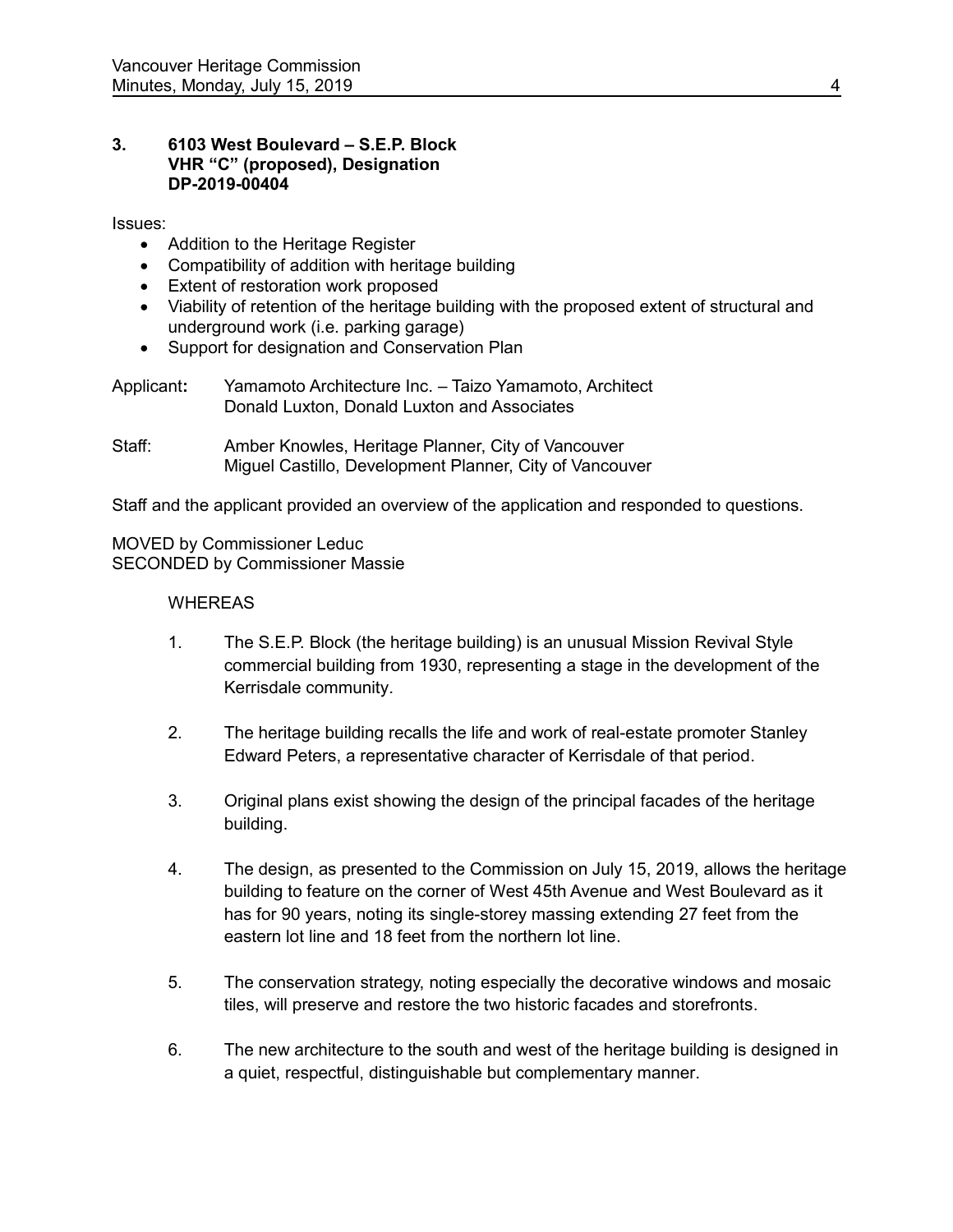# THEREFORE BE IT RESOLVED

- A. THAT the Vancouver Heritage Commission supports the addition of the heritage building to the Heritage Register, and its designation in return for the density bonus from 2.5 to 2.75 FSR.
- B. THAT the Vancouver Heritage Commission supports the relaxations to setbacks requested as part of the design.
- C. THAT the Vancouver Heritage Commission supports the envelope plan as presented, and the relaxations to the Energy Code, should they be required to preserve and restore the heritage building.
- D. THAT the Vancouver Heritage Commission supports the colour strategy as presented, with the heritage building receiving a more saturated palette than the new construction.
- E. THAT the Vancouver Heritage Commission supports a re-imagination of interior elements, for example, the use of a wooden floor to recreate a period feel for the heritage building.

 CARRIED (Commissioner Massey opposed)

\* \* \* \* \*

The Commission recessed at 12:56 pm and reconvened at 1:06 pm.

\* \* \* \* \*

# **4. Statement of Significance and Vancouver Heritage Register Subcommittee Reports**

Staff reviewed the report from the Statement of Significance and Vancouver Heritage Register Subcommittee meetings held on May 21, 2019, and July 8, 2019, and responded to questions.

MOVED by Commissioner Massie SECONDED by Commissioner Fialkowski

> THAT the Vancouver Heritage Commission requests that the Statements of Significance for the following buildings be referred back to the consultants for revisions:

- 1269 West 8th Avenue Neill Residence:
- 1285 West 8th Avenue Sanderson Residence:
- 1295 West 8th Avenue Grant Residence; and
- 1214 East Georgia Street Freeman Residence.

## CARRIED UNANIMOUSLY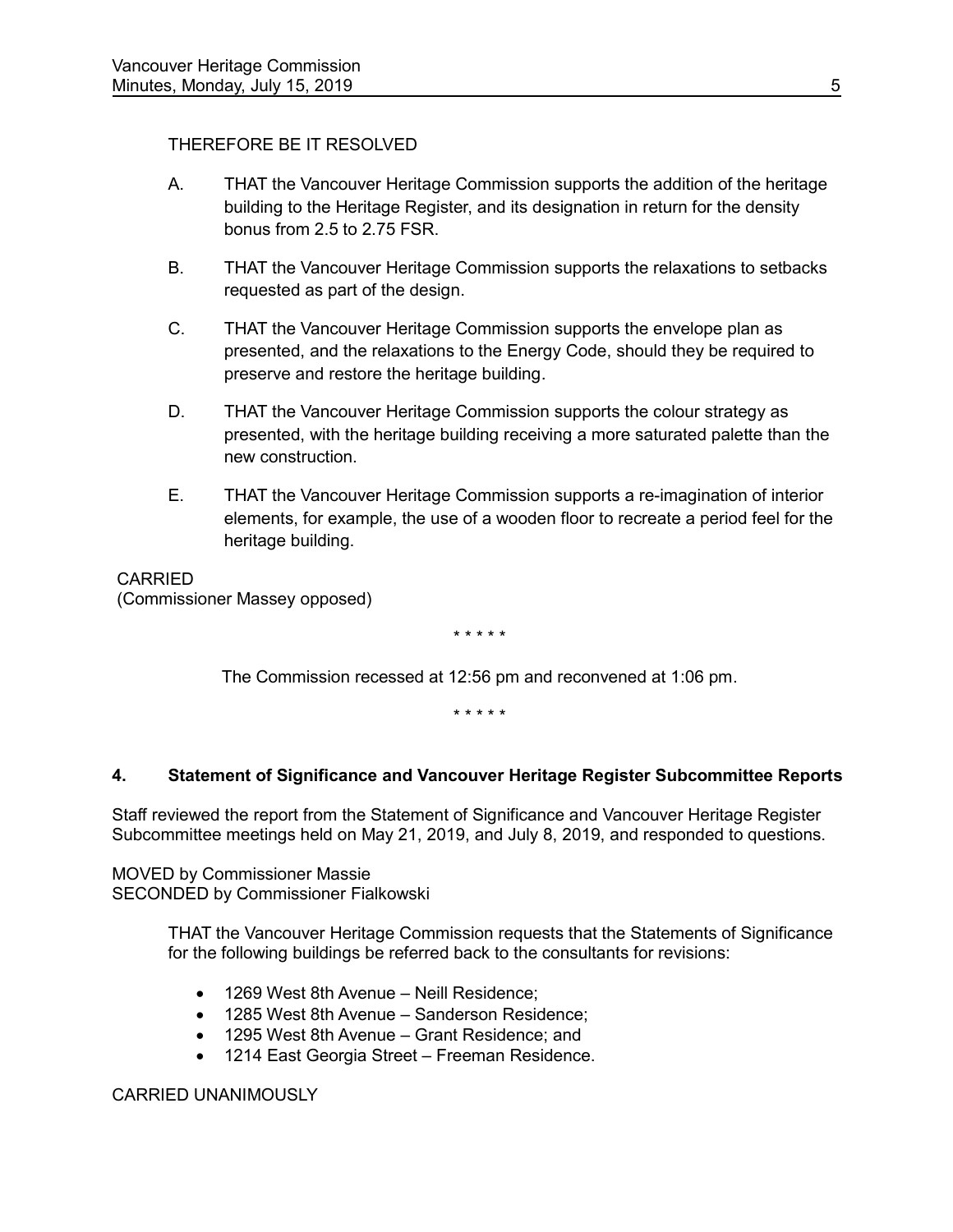### MOVED by Commissioner Fialkowski SECONDED by Commissioner Massie

- A. THAT the Vancouver Heritage Commission supports adding the following building to the Vancouver Heritage Register as a C-listing, and to complete revisions, where necessary, to the Vancouver Heritage Register Evaluation:
	- 3495 Commercial Street.
- B. THAT the Vancouver Heritage Commission supports adding the following building to the Vancouver Heritage Register as an A-listing:
	- 1489 West Broadway Royal Bank
- C. THAT the Vancouver Heritage Commission requests that the Statements of Significance for the following buildings be referred back to the consultants for revisions:
	- 1489 West Broadway Royal Bank;
	- 1074 Cardero Street Fleming Residence;
	- 1076-1078 Cardero Street Cardero Grocery;
	- 3495 Commercial Street Cedar Court; and
	- 2590 Point Grey Road Cates Residence.

# CARRIED UNANIMOUSLY

# **5. Staff Update**

Staff provided a brief update on 1540 Yew Street indicating the development permit application has been postponed.

Staff provided a brief update on Bidwell House indicating that a project presentation to the Commission is being reconsidered.

Staff provided an update on Item No. 2 - 52-60 East Hastings Street – Wright Building, VHR "C", Pre-Application Workshop, from the June 24, 2019, Commission meeting and responded to questions.

Commissioner Massie inquired with staff about the application for 3737 Angus Drive and the status update for the First Shaughnessy Advisory Panel, and staff responded. The permit application for any construction/conservation work proposed for this site will be presented to the FSAP upon the resolution of the related prosecution case.

Staff provided information on heritage building green materials, and Amber Knowles, Heritage Planner, offered to prepare additional information on new building materials at a future Commission meeting.